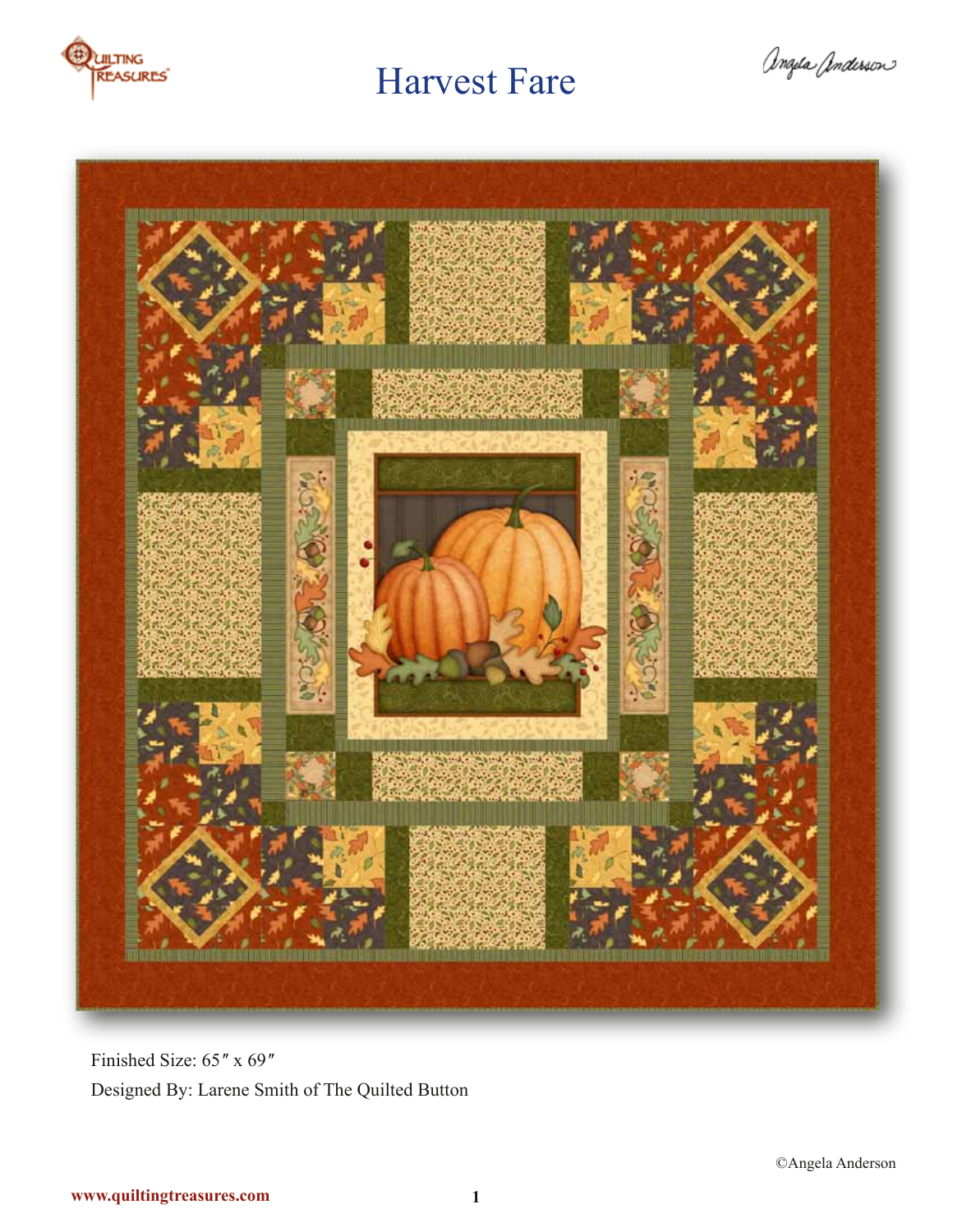





22729-EJ





















22732-T 22732-H 22732-S

| <b>FABRIC</b><br><b>REQUIREMENTS</b> |                |
|--------------------------------------|----------------|
| Design                               | Yards          |
| 22729-EJ                             | 1 panel        |
| 22733-H<br>(includes binding)        | $1\frac{5}{8}$ |
| 22730-J                              | $\frac{5}{8}$  |
| 22730-T                              | $\frac{5}{8}$  |
| 22730-S                              | $\frac{1}{2}$  |
| 22731-E                              | $\frac{7}{8}$  |
| 22732-H                              | $\frac{3}{8}$  |
| 22732-T                              | 1              |
| 22732-S                              | $\frac{1}{4}$  |
| 22732-S<br>(backing)                 | $4\frac{1}{4}$ |

## **HARVEST FARE**

Finished Size: 65<sup>"</sup> x 69"

## **Cutting Directions**

 $WOF = Width of fabric$ .

*Note: Use a  ¼ ʺ seam allowance throughout unless otherwise directed. Label all pieces with the letters given in the cutting list. These letters are used to identify the pieces throughout the instructions.* 

## **22729-EJ – Harvest Fare panel**

- Fussy-cut (1)  $21\frac{1}{2}$  x  $25\frac{1}{2}$  A rectangle from the center pumpkin motif.
- Fussy-cut (2)  $4\frac{1}{2}$ " x  $21\frac{1}{2}$ " D rectangles from the leaf rectangle motifs.
- Fussy-cut (4)  $4\frac{1}{2}$ " F squares from the leaf wreath motifs.

## **22733-H – Green stripe**

- Cut (10)  $1\frac{1}{2}$ " x **WOF** strips. Recut strips into (2)  $1\frac{1}{2}$ " x 25 $\frac{1}{2}$ " B strips and (2)  $1\frac{1}{2}$ " x 23 $\frac{1}{2}$ " C strips. Set aside remaining strips for U/V borders.
- Cut (4)  $2\frac{1}{2}$ " x **WOF** strips. Recut strips into (2)  $2\frac{1}{2}$ " x 35 $\frac{1}{2}$ " H strips and (2)  $2\frac{1}{2}$ " x 31 $\frac{1}{2}$ " I strips.
- Cut (7) 2 ½ ʺ x **WOF** strips for binding.

## **22730-J – Black leaf print**

- Cut (1)  $6\frac{1}{8}$ <sup>"</sup> x **WOF** strip. Recut strip into (4)  $6\frac{1}{8}$ " N squares and (2)  $5\frac{1}{2}$ " L squares.
- Cut (2)  $5\frac{1}{2}$ <sup>"</sup> x **WOF** strips. Recut strips into (14)  $5\frac{1}{2}$ " L squares (to total 16).

## **22730-T – Rust leaf print**

- Cut (2)  $5\frac{7}{8}$ " x **WOF** strips. Recut strips into (8) 5 ⅞ ʺ squares. Cut each square in half on 1 diagonal to make 16 Q triangles. Cut  $(1)$  5<sup> $1/2$ </sup><sup>"</sup> M square from the remainder.
- Cut (1)  $5\frac{1}{2}$ " x WOF strip. Recut strip into (7)  $5\frac{1}{2}$ " M squares (to total 8).

## **22730-S – Gold leaf print**

• Cut (2)  $5\frac{1}{2}$ " x **WOF** strips. Recut strips into (8)  $5\frac{1}{2}$ " K squares.

## **22731-E – Cream print**

- Cut (1)  $4\frac{1}{2}$ <sup>"</sup> x **WOF** strip. Recut strip into (2)  $4\frac{1}{2}$ "  $x 17\frac{1}{2}$ " G rectangles.
- Cut (2)  $10\frac{1}{2}$ <sup>"</sup> x **WOF** strips. Recut strips into (2)  $10\frac{1}{2}$ " x  $11\frac{1}{2}$ " R rectangles and (2)  $10\frac{1}{2}$ " x  $15\frac{1}{2}$ " S rectangles.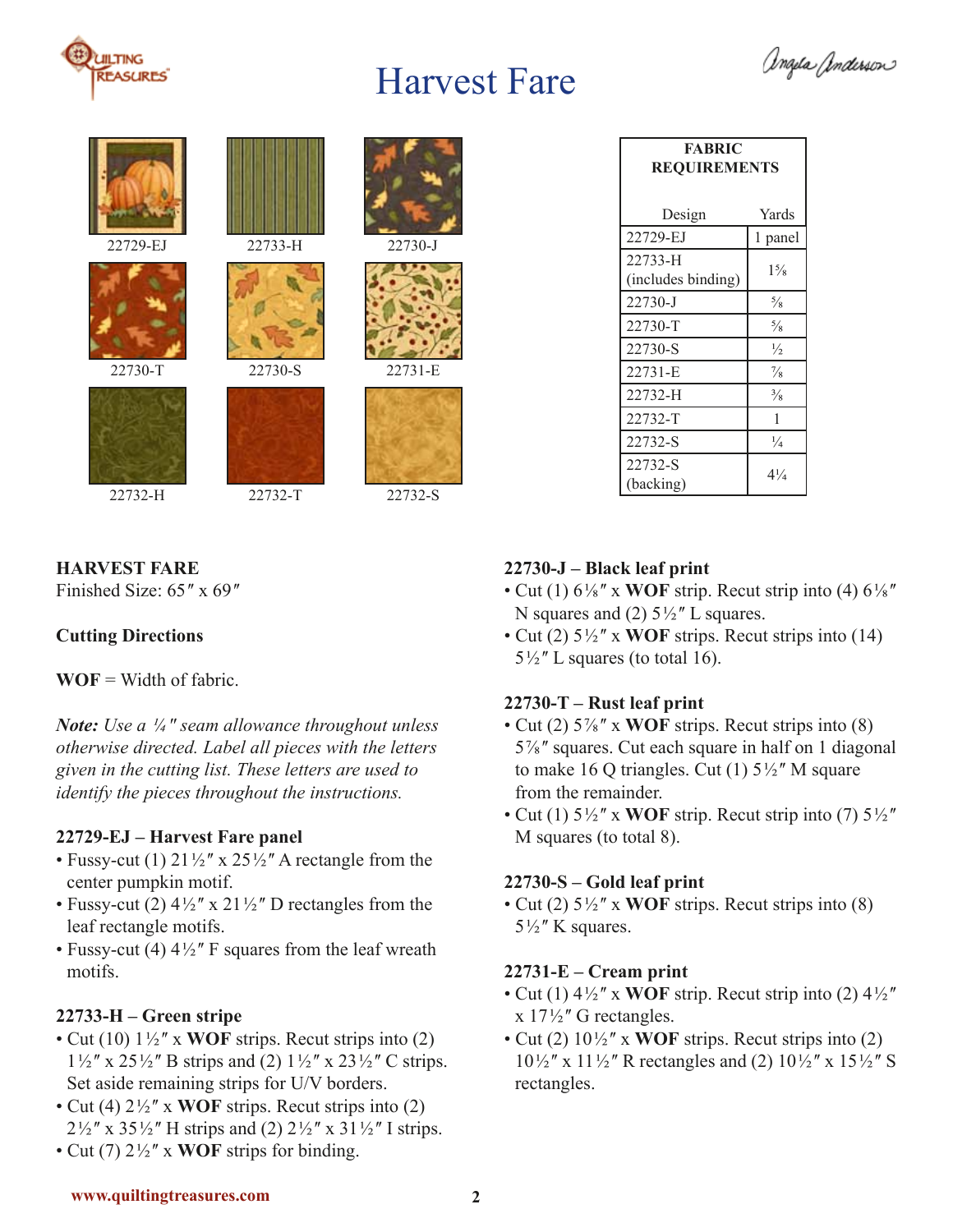

angela Anderson

#### **22732-H – Green tonal**

- Cut (1)  $4\frac{1}{2}$ <sup>"</sup> x **WOF** strip. Recut strip into (8)  $3\frac{1}{2}$ "  $x$  4 $\frac{1}{2}$ <sup>"</sup> E rectangles and (4) 2 $\frac{1}{2}$ " J squares.
- Cut (2) 2 ½ ʺ x **WOF** strips. Recut strips into (8)  $2\frac{1}{2}$ " x 10 $\frac{1}{2}$ " T strips.

#### **22732-T – Rust tonal**

• Cut (7) 4 ½ ʺ x **WOF** W/X border strips.

#### **22732-S – Gold tonal**

• Cut (3) 1¼ ʺ x **WOF** strips. Recut strips into (8)  $1\frac{1}{4}$  " x  $7\frac{5}{8}$ " P strips and (8)  $1\frac{1}{4}$  " x  $6\frac{1}{8}$ " O strips.

#### **22732-S – Gold tonal (backing)**

• Cut (2) 73" x **WOF** strips for backing.

### **Quilt Assembly**

*Note: Refer to the quilt diagram for all steps.*

- 1. Sew B strips to opposite long sides and C strips to the top and bottom of the A panel. Press seams toward the strips.
- 2. Sew an E rectangle to each end of each D rectangle. Press seams toward E. Sew the D-E strips to opposite sides of the pieced center. Press seams toward the D-E strips.
- 3. Sew an E rectangle to each end of each G rectangle; add an F square to each end of each strip to make the E-F-G strips. Press seams toward E. Sew these strips to the top and bottom of the pieced center. Press seams toward the E-F-G strips.
- 4. Sew H strips to opposite sides of the pieced center. Press seams toward H. Add a J square to each end of each I strip. Press seams toward the I strips. Sew the I-J strips to the top and bottom of the pieced center. Press seams toward the I-J strips.

5. Sew an L square to an M square; repeat to make a total of 8 L-M units. Repeat with L and K to make 8 K-L units. Press seams toward L. Join 1 each L-M and K-L unit to make a 4-patch unit (Diagram 1). Press seam to 1 side. Repeat to make a total of 4 units.

## **Make 4 Four-Patch units.**



6. Sew a T strip to opposite  $10\frac{1}{2}$  sides of each R rectangle. Press seams toward T. Sew a 4-patch unit to opposite sides of each R-T unit (Diagram 2) to complete the pieced R strips.

#### **Make 2 R strips**



- 7. Sew the pieced R strips to the top and bottom of the pieced center. Press seams toward the I/J strips.
- 8. Repeat step 6 with S rectangles, T strips and 4-patch units to make 2 S side strips (Diagram 3).

#### **Make 2 S side strips**